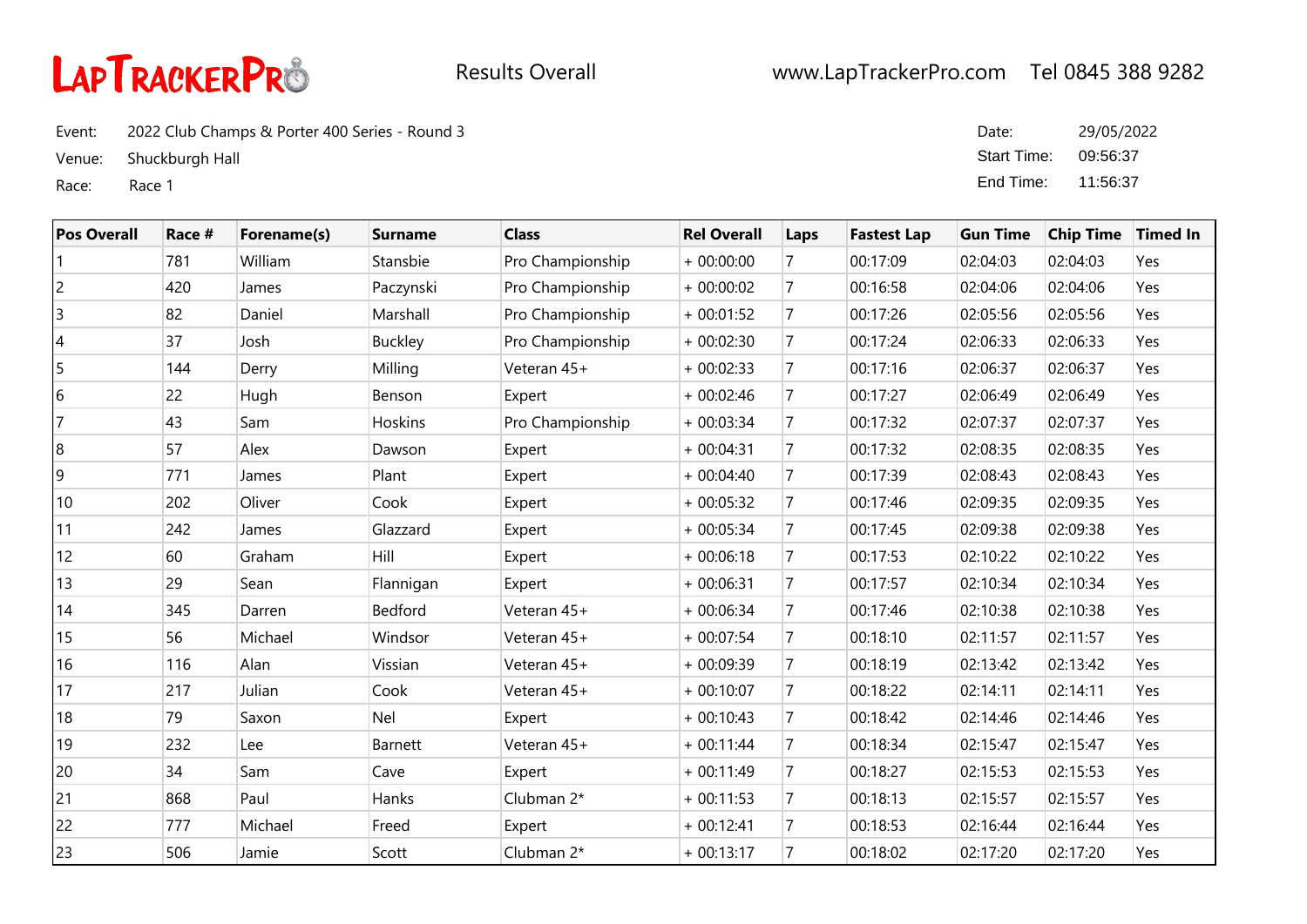| 24 | 327 | Jason        | Bates     | Clubman 2*       | $+00:13:31$  | $\overline{7}$ | 00:18:24 | 02:17:35 | 02:17:35 | Yes |
|----|-----|--------------|-----------|------------------|--------------|----------------|----------|----------|----------|-----|
| 25 | 256 | <b>Titus</b> | Blackwell | Veteran 45+      | $+00:13:48$  | 7              | 00:18:54 | 02:17:52 | 02:17:52 | Yes |
| 26 | 10  | Andrew       | Whieldon  | Expert           | $+00:14:02$  | 7              | 00:19:03 | 02:18:06 | 02:18:06 | Yes |
| 27 | 21  | lan          | Strudley  | Veteran 45+      | $+00:14:07$  | 7              | 00:19:00 | 02:18:10 | 02:18:10 | Yes |
| 28 | 17  | Rob          | Sewell    | Veteran 55+      | $+00:15:09$  | 7              | 00:18:57 | 02:19:12 | 02:19:12 | Yes |
| 29 | 192 | Geordie      | Smith     | Veteran 45+      | $+ 1$ lap(s) | 6              | 00:19:09 | 02:01:54 | 02:01:54 | Yes |
| 30 | 134 | Chris        | Morrall   | Clubman 2*       | $+ 1$ lap(s) | 6              | 00:18:31 | 02:02:19 | 02:02:19 | Yes |
| 31 | 39  | Graham       | Howe      | Veteran 45+      | $+ 1$ lap(s) | 6              | 00:19:27 | 02:02:22 | 02:02:22 | Yes |
| 32 | 52  | Charlie      | Langston  | Clubman 2*       | $+ 1$ lap(s) | 6              | 00:19:05 | 02:02:24 | 02:02:24 | Yes |
| 33 | 98  | Russell      | Benson    | Veteran 55+      | $+ 1$ lap(s) | 6              | 00:19:03 | 02:02:27 | 02:02:27 | Yes |
| 34 | 155 | James        | Yates     | Clubman 4*       | $+ 1$ lap(s) | 6              | 00:18:08 | 02:02:31 | 02:02:31 | Yes |
| 35 | 23  | Gary         | Curtis    | Clubman 2*       | $+ 1$ lap(s) | 6              | 00:18:32 | 02:02:39 | 02:02:39 | Yes |
| 36 | 416 | Graham       | Reid      | Veteran 55+      | $+ 1$ lap(s) | 6              | 00:19:16 | 02:02:52 | 02:02:52 | Yes |
| 37 | 243 | Darren       | Thorpe    | Clubman 4*       | $+ 1$ lap(s) | 6              | 00:18:56 | 02:03:22 | 02:03:22 | Yes |
| 38 | 107 | Ludovit      | Lucan     | Clubman 2*       | $+ 1$ lap(s) | 6              | 00:19:14 | 02:03:25 | 02:03:25 | Yes |
| 39 | 425 | Matthew      | Freed     | Clubman 2*       | $+ 1$ lap(s) | 6              | 00:18:59 | 02:03:28 | 02:03:28 | Yes |
| 40 | 88  | Steve        | Minchin   | Clubman 4*       | $+ 1$ lap(s) | 6              | 00:18:31 | 02:04:10 | 02:04:10 | Yes |
| 41 | 999 | Adam         | Smart     | Clubman 4*       | $+ 1$ lap(s) | 6              | 00:18:47 | 02:04:34 | 02:04:34 | Yes |
| 42 | 69  | Michael      | Collins   | Clubman 4*       | $+ 1$ lap(s) | 6              | 00:18:56 | 02:04:38 | 02:04:38 | Yes |
| 43 | 170 | Mark         | Walker    | Veteran 55+      | $+ 1$ lap(s) | 6              | 00:19:51 | 02:04:41 | 02:04:41 | Yes |
| 44 | 25  | James        | Linney    | Sportsman Novice | $+ 1$ lap(s) | 6              | 00:18:49 | 02:04:44 | 02:04:44 | Yes |
| 45 | 216 | Tyler        | Rogers    | Clubman 2*       | $+ 1$ lap(s) | 6              | 00:18:58 | 02:04:51 | 02:04:51 | Yes |
| 46 | 117 | Owen         | Strudley  | Sportsman Novice | $+ 1$ lap(s) | 6              | 00:18:33 | 02:05:31 | 02:05:31 | Yes |
| 47 | 225 | Danny        | White     | Veteran 55+      | $+ 1$ lap(s) | 6              | 00:19:59 | 02:06:59 | 02:06:59 | Yes |
| 48 | 434 | Phil         | Dyson     | Clubman 2*       | $+ 1$ lap(s) | 6              | 00:19:06 | 02:07:20 | 02:07:20 | Yes |
| 49 | 85  | Josh         | Main      | Clubman 2*       | $+1$ lap(s)  | 6              | 00:19:23 | 02:07:40 | 02:07:40 | Yes |
| 50 | 714 | Martyn       | Grantham  | Sportsman Novice | $+1$ lap(s)  | 6              | 00:19:15 | 02:08:02 | 02:08:02 | Yes |
| 51 | 14  | Richard      | Price     | Clubman 4*       | $+ 1$ lap(s) | 6              | 00:19:16 | 02:08:18 | 02:08:18 | Yes |
| 52 | 322 | Daniel       | Bull      | Clubman 4*       | $+ 1$ lap(s) | 6              | 00:19:41 | 02:08:29 | 02:08:29 | Yes |
| 53 | 64  | Marc         | Worrall   | Clubman 4*       | $+ 1$ lap(s) | 6              | 00:19:39 | 02:08:31 | 02:08:31 | Yes |
| 54 | 66  | David        | Copp      | Clubman 2*       | $+ 1$ lap(s) | 6              | 00:19:35 | 02:09:06 | 02:09:06 | Yes |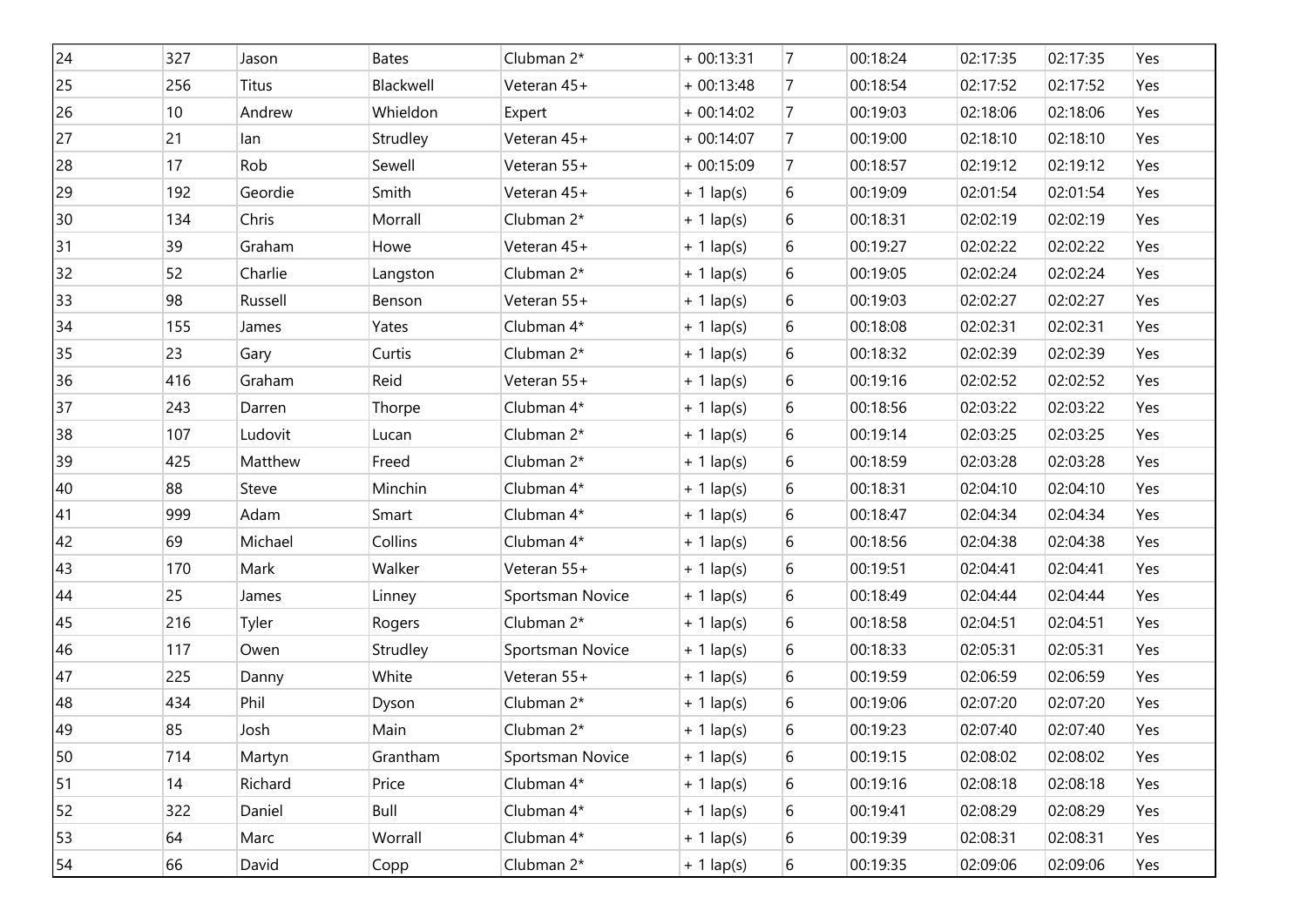| 55 | 176 | lan          | Nicholls     | Veteran 45+      | $+ 1$ lap(s) | 6     | 00:20:27 | 02:09:18 | 02:09:18 | Yes |
|----|-----|--------------|--------------|------------------|--------------|-------|----------|----------|----------|-----|
| 56 | 183 | Wayne        | Parkes       | Veteran 55+      | $+ 1$ lap(s) | 6     | 00:20:08 | 02:09:23 | 02:09:23 | Yes |
| 57 | 118 | Tom          | Hodgkinson   | Sportsman Novice | $+ 1$ lap(s) | 6     | 00:19:38 | 02:09:25 | 02:09:25 | Yes |
| 58 | 206 | Samuel       | <b>Brice</b> | Clubman 2*       | $+ 1$ lap(s) | 6     | 00:19:54 | 02:09:32 | 02:09:32 | Yes |
| 59 | 413 | Andrew       | Shenton      | Sportsman Novice | $+ 1$ lap(s) | 6     | 00:19:46 | 02:09:46 | 02:09:46 | Yes |
| 60 | 101 | Martin       | Gibson       | Sportsman Novice | $+1$ lap(s)  | 6     | 00:19:42 | 02:10:07 | 02:10:07 | Yes |
| 61 | 209 | Derek        | <b>Brice</b> | Clubman 4*       | $+1$ lap(s)  | 6     | 00:20:08 | 02:10:26 | 02:10:26 | Yes |
| 62 | 350 | Graham       | Ayliff       | Veteran 45+      | $+1$ lap(s)  | 6     | 00:20:31 | 02:10:47 | 02:10:47 | Yes |
| 63 | 6   | Terry        | Hoskins      | Veteran 55+      | $+1$ lap(s)  | $6\,$ | 00:20:41 | 02:11:01 | 02:11:01 | Yes |
| 64 | 96  | Tony         | Cave         | Veteran 55+      | $+ 1$ lap(s) | 6     | 00:20:47 | 02:11:06 | 02:11:06 | Yes |
| 65 | 114 | Paul         | Grewcock     | Veteran 55+      | $+ 1$ lap(s) | 6     | 00:20:37 | 02:11:10 | 02:11:10 | Yes |
| 66 | 31  | Liam         | Fletcher     | Sportsman Novice | $+ 1$ lap(s) | 6     | 00:20:03 | 02:11:21 | 02:11:21 | Yes |
| 67 | 731 | Mark         | Sanders      | Veteran 55+      | $+ 1$ lap(s) | 6     | 00:20:38 | 02:11:46 | 02:11:46 | Yes |
| 68 | 405 | Jamie        | Berry        | Clubman 2*       | $+1$ lap(s)  | 6     | 00:20:06 | 02:11:54 | 02:11:54 | Yes |
| 69 | 411 | Benjamin     | Grey         | Sportsman Novice | $+ 1$ lap(s) | 6     | 00:19:41 | 02:12:02 | 02:12:02 | Yes |
| 70 | 177 | Daniel       | Astwood      | Veteran 45+      | $+1$ lap(s)  | 6     | 00:20:59 | 02:12:08 | 02:12:08 | Yes |
| 71 | 86  | Neil         | Hackett      | Veteran 45+      | $+1$ lap(s)  | 6     | 00:20:51 | 02:12:43 | 02:12:43 | Yes |
| 72 | 46  | Dave         | Griffiths    | Veteran 45+      | $+1$ lap(s)  | 6     | 00:19:57 | 02:13:55 | 02:13:55 | Yes |
| 73 | 76  | Jerry        | Justice      | Veteran 45+      | $+ 1$ lap(s) | 6     | 00:21:27 | 02:14:39 | 02:14:39 | Yes |
| 74 | 106 | Matthew      | Jesson       | Sportsman Novice | $+ 1$ lap(s) | 6     | 00:19:58 | 02:14:43 | 02:14:43 | Yes |
| 75 | 700 | Steve        | Blackburn    | Sportsman Novice | $+1$ lap(s)  | 6     | 00:20:23 | 02:14:50 | 02:14:50 | Yes |
| 76 | 414 | Leo          | Swinfen      | Clubman 2*       | $+ 1$ lap(s) | 6     | 00:20:52 | 02:15:02 | 02:15:02 | Yes |
| 77 | 353 | Alastair     | Spear        | Clubman 4*       | $+ 1$ lap(s) | 6     | 00:20:38 | 02:15:17 | 02:15:17 | Yes |
| 78 | 24  | Mervyn       | Edwards      | Veteran 55+      | $+1$ lap(s)  | 6     | 00:21:06 | 02:15:24 | 02:15:24 | Yes |
| 79 | 47  | Antony       | Heatley      | Veteran 55+      | $+ 1$ lap(s) | 6     | 00:20:30 | 02:16:15 | 02:16:15 | Yes |
| 80 | 267 | Sam          | Gilbert      | Sportsman Novice | $+1$ lap(s)  | 6     | 00:20:05 | 02:16:27 | 02:16:27 | Yes |
| 81 | 27  | Jaime        | Hall         | Sportsman Novice | $+ 1$ lap(s) | 6     | 00:20:42 | 02:16:37 | 02:16:37 | Yes |
| 82 | 226 | <b>Nick</b>  | Basson       | Sportsman Novice | $+ 1$ lap(s) | 6     | 00:20:00 | 02:18:47 | 02:18:47 | Yes |
| 83 | 119 | <b>Ellis</b> | Hadley       | Sportsman Novice | $+ 1$ lap(s) | 6     | 00:20:43 | 02:18:50 | 02:18:50 | Yes |
| 84 | 122 | Michael      | Hodgkinson   | Sportsman Novice | $+ 1$ lap(s) | 6     | 00:21:15 | 02:19:10 | 02:19:10 | Yes |
| 85 | 102 | John         | Spear        | Clubman 4*       | $+ 1$ lap(s) | 6     | 00:20:48 | 02:19:43 | 02:19:43 | Yes |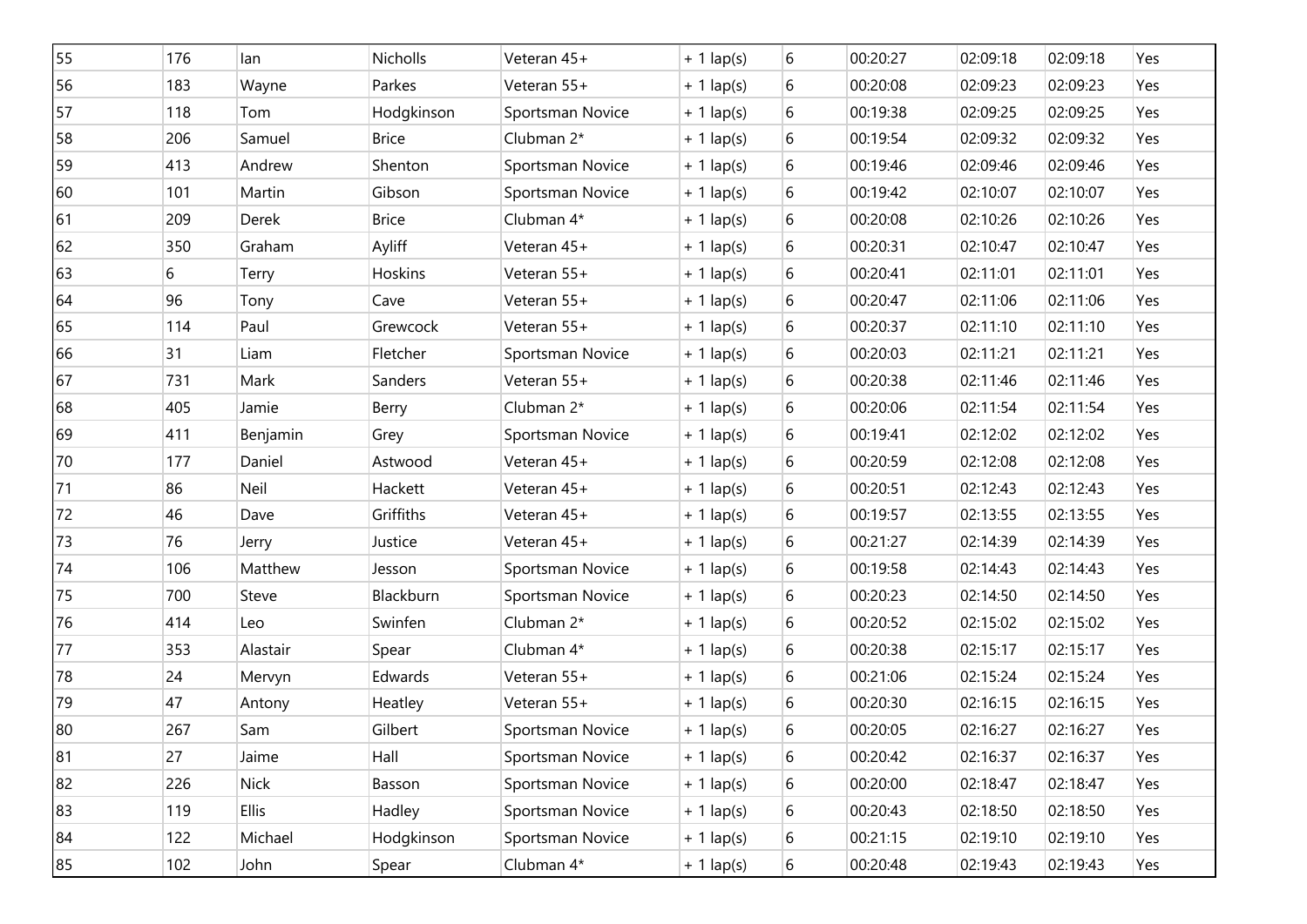| 86  | 181          | Paul         | Hoskins       | Veteran 55+      | $+ 1$ lap(s) | 6 | 00:21:46 | 02:19:46 | 02:19:46 | Yes |
|-----|--------------|--------------|---------------|------------------|--------------|---|----------|----------|----------|-----|
| 87  | 99           | Joe          | Potter        | Sportsman Novice | $+ 1$ lap(s) | 6 | 00:20:52 | 02:19:48 | 02:19:48 | Yes |
| 88  | $\mathsf{2}$ | Shane        | Brandon       | Veteran 55+      | $+ 1$ lap(s) | 6 | 00:21:54 | 02:21:13 | 02:21:13 | Yes |
| 89  | 51           | Robert       | Rumley        | Veteran 55+      | $+ 1$ lap(s) | 6 | 00:22:11 | 02:21:18 | 02:21:18 | Yes |
| 90  | 84           | Neil         | Sweeney       | Veteran 45+      | $+ 1$ lap(s) | 6 | 00:19:46 | 02:21:34 | 02:21:34 | Yes |
| 91  | 36           | Andrew       | Grant         | Veteran 45+      | $+ 1$ lap(s) | 6 | 00:22:35 | 02:21:52 | 02:21:52 | Yes |
| 92  | 150          | <b>Nick</b>  | Randle        | Sportsman Novice | $+ 1$ lap(s) | 6 | 00:21:36 | 02:22:07 | 02:22:07 | Yes |
| 93  | 301          | Mark         | <b>Brown</b>  | Veteran 55+      | $+ 1$ lap(s) | 6 | 00:22:20 | 02:23:20 | 02:23:20 | Yes |
| 94  | 493          | George       | Johnson       | Sportsman Novice | $+ 1$ lap(s) | 6 | 00:21:28 | 02:23:48 | 02:23:48 | Yes |
| 95  | 67           | Finley       | Forty         | Clubman 2*       | $+ 2$ lap(s) | 5 | 00:22:38 | 02:00:14 | 02:00:14 | Yes |
| 96  | 417          | Gary         | Ramsell       | Veteran 55+      | $+ 2$ lap(s) | 5 | 00:21:05 | 02:00:17 | 02:00:17 | Yes |
| 97  | 190          | <b>Nick</b>  | Alterskye     | Clubman 4*       | $+ 2$ lap(s) | 5 | 00:21:51 | 02:00:53 | 02:00:53 | Yes |
| 98  | 148          | Stuart       | Richards      | Sportsman Novice | $+ 2$ lap(s) | 5 | 00:22:04 | 02:01:00 | 02:01:00 | Yes |
| 99  | 221          | Matthew      | Basson        | Sportsman Novice | $+ 2$ lap(s) | 5 | 00:21:58 | 02:01:35 | 02:01:35 | Yes |
| 100 | 408          | Lewis        | Ingram        | Sportsman Novice | $+ 2$ lap(s) | 5 | 00:22:02 | 02:02:13 | 02:02:13 | Yes |
| 101 | 152          | Dale         | Nicholds      | Clubman 2*       | $+ 2$ lap(s) | 5 | 00:21:56 | 02:03:14 | 02:03:14 | Yes |
| 102 | 147          | Mark         | Laidler       | Sportsman Novice | $+ 2$ lap(s) | 5 | 00:22:31 | 02:03:17 | 02:03:17 | Yes |
| 103 | 87           | Gary         | Dennahey      | Clubman 4*       | $+ 2$ lap(s) | 5 | 00:22:05 | 02:03:19 | 02:03:19 | Yes |
| 104 | 891          | James        | Kelson        | Sportsman Novice | $+ 2$ lap(s) | 5 | 00:22:41 | 02:03:52 | 02:03:52 | Yes |
| 105 | 469          | Bob          | Fitton        | Sportsman Novice | $+ 2$ lap(s) | 5 | 00:22:28 | 02:03:55 | 02:03:55 | Yes |
| 106 | 173          | Rory         | Gilbert       | Sportsman Novice | $+ 2$ lap(s) | 5 | 00:22:41 | 02:04:00 | 02:04:00 | Yes |
| 107 | 125          | Graham       | Hayward       | Sportsman Novice | $+ 2$ lap(s) | 5 | 00:22:27 | 02:04:15 | 02:04:15 | Yes |
| 108 | 50           | Clive        | Craddock      | Sportsman Novice | $+ 2$ lap(s) | 5 | 00:22:32 | 02:04:30 | 02:04:30 | Yes |
| 109 | 45           | Antony       | Jelley        | Sportsman Novice | $+ 2$ lap(s) | 5 | 00:21:40 | 02:05:23 | 02:05:23 | Yes |
| 110 | 137          | Richard      | <b>Barnes</b> | Veteran 55+      | $+ 2$ lap(s) | 5 | 00:23:53 | 02:07:16 | 02:07:16 | Yes |
| 111 | 179          | Chris        | Jones         | Clubman 2*       | $+ 2$ lap(s) | 5 | 00:23:07 | 02:07:23 | 02:07:23 | Yes |
| 112 | 164          | <b>Ellis</b> | Tighe         | Sportsman Novice | $+ 2$ lap(s) | 5 | 00:22:53 | 02:07:58 | 02:07:58 | Yes |
| 113 | 41           | Robin        | Isaac         | Trail            | $+ 2$ lap(s) | 5 | 00:23:22 | 02:08:15 | 02:08:15 | Yes |
| 114 | 120          | George       | Palmer-Beames | Sportsman Novice | $+ 2$ lap(s) | 5 | 00:21:20 | 02:09:10 | 02:09:10 | Yes |
| 115 | 180          | Alan         | Minchin       | Sportsman Novice | $+ 2$ lap(s) | 5 | 00:23:12 | 02:09:29 | 02:09:29 | Yes |
| 116 | 167          | Terence      | Jones         | Sportsman Novice | $+ 2$ lap(s) | 5 | 00:22:44 | 02:10:01 | 02:10:01 | Yes |